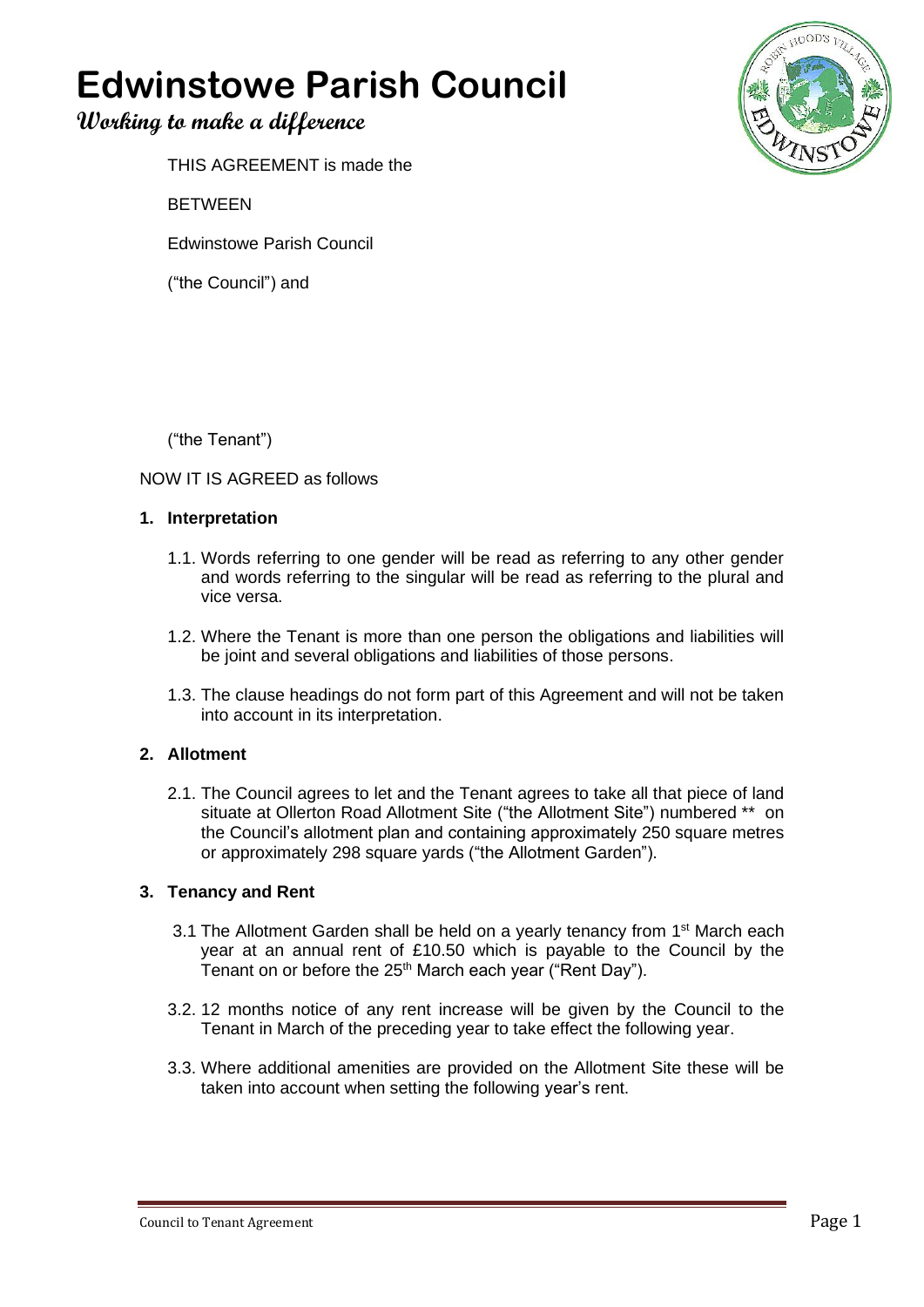#### **4. Rates and Taxes**

4.2. The Council will pay all rates and taxes

#### **5. Cultivation and Use**

- 5.2. The Tenant shall use the plot as an allotment garden only as defined by the Allotments Act 1922 (that is to say wholly or mainly for the production of vegetable, fruit and flower crops for consumption or enjoyment by the Tenant and his family) and for no other purpose and keep it free of hazards, e.g. broken glass or scrap metal etc., and reasonably free from weeds and noxious plants and in a good state of cultivation and fertility and in good condition.
- 5.3. No horticultural business should be run from an allotment and payment should not be accepted for produce in that respect.
- 5.4. The Tenant shall have at least ¼ of the Allotment Garden under cultivation of crops after 3 months and at least ¾ of the Allotment Garden under cultivation of crops after 12 months and thereafter.
- 5.5. The maximum amount of the Allotment Garden allowed to be hard landscaped e.g. patio, internal paths etc is 20%.
- 5.6. If an allotment garden becomes overgrown, the Parish Council may issue an improvement notice requiring it to be brought back into cultivation. The tenant will have 28 days to respond to this notice or may face eviction in the event of non compliance.

#### **6. Prohibition on Under letting**

6.2. The Tenant shall not underlet, assign or part with possession of the Allotment Garden or any part thereof. (This shall not prohibit another person, authorised by the Tenant, from cultivation of the plot for short periods of time when the Tenant is incapacitated by illness or is on holiday, the site representative to be informed of the other person's name.)

# **7. Conduct**

- 7.2. The Tenant must at all times during the tenancy observe and comply fully with all enactments, statutory instruments, local, parochial or other byelaws, orders or regulations affecting the Allotment Site.
- 7.3. The Tenant must comply with the conditions of use attached as Schedule 1.
- 7.4. The Tenant must not cause, permit or suffer any nuisance or annoyance to any other plot holder or neighbouring resident of the Allotment Site and must conduct themselves appropriately at all times.
- 7.5. The Allotment Garden may not be used for any illegal or immoral purposes and the Tenant must observe all relevant legislation or codes of practice relating to activities they carry out on the Allotment Garden.
- 7.6. The Tenant shall not enter onto any other plot at any time without the express permission of the relevant plot holder or their nominated person.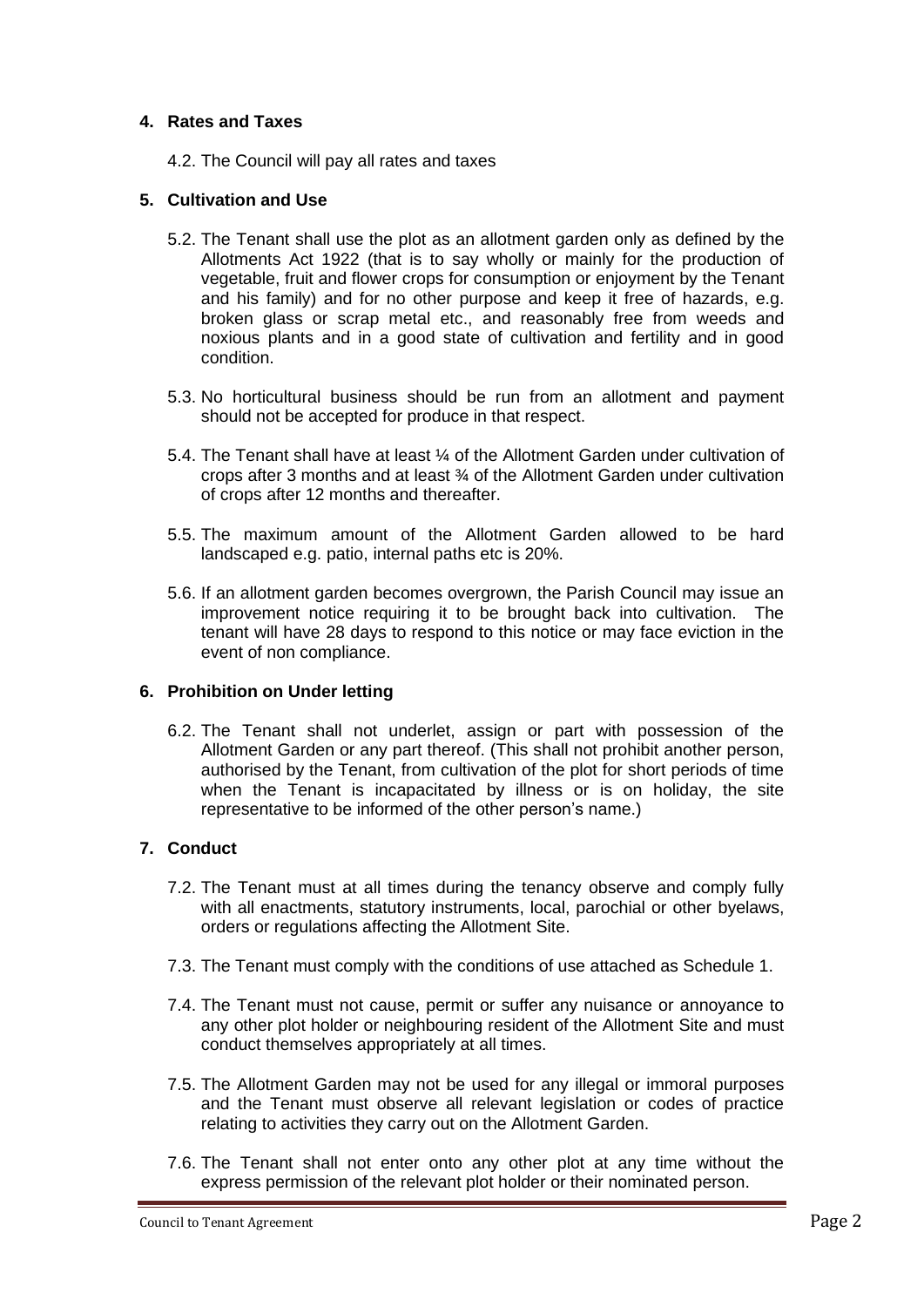- 7.7. Any person who accompanies the Tenant to cultivate or harvest may not at any time enter onto another plot without the express permission of the relevant plot holder. The Tenant is responsible for the actions of children and others entering the Allotment Site with his permission.
- 7.8. The Tenant must not remove produce from any other plot without the express permission of the relevant plot holder.

#### 8. **Termination of Tenancy**

- 8.2. The tenancy of the Allotment Garden shall terminate
	- 8.2.1. automatically on the Rent Day next after the death of the Tenant unless there is a Joint Tenant on the Allotment Garden , or
	- 8.2.2. by either the Council or the Tenant giving to the other at least twelve months notice in writing expiring on or before 6 April or on or after 29 September in any year, or
	- 8.2.3. by re-entry by the Council after 3 months previous notice in writing to the Tenant on account of the Allotment Garden being required:
		- 8.2.3.1. for building, mining, or any other industrial purpose or for roads or sewers necessary in connection with any of those purposes, or
		- 8.2.3.2. for any purpose (not being the use of the Allotment Garden for agriculture) for which it was acquired by the Council, or has been appropriated under any statutory provision, or
	- 8.2.4. by re-entry if the rent is in arrears for not less than 40 days, or more or
	- 8.2.5. by re-entry giving one month's notice if it is considered that, not less than three months after the commencement of the tenancy, the Tenant has not duly observed the rules affecting the allotments, or
	- 8.2.6. by the Council giving the Tenant at least one months notice in writing if, not less than 3 months after the commencement of this Agreement, that the Tenant is resident more than one mile out of the parish.
	- 8.2.7. There is a right of appeal procedure which is issued with the eviction notice.
- 9. In the event of the termination of the tenancy the Tenant shall return to the Council any property (keys, etc.) made available to him during the Tenancy and shall leave the plot in a clean and tidy condition. If in the opinion of the Council the plot has not been left in a satisfactory condition, any work carried out by the Council to return the plot to a satisfactory condition shall be charged to the Tenant (section 4 Allotments Act 1950).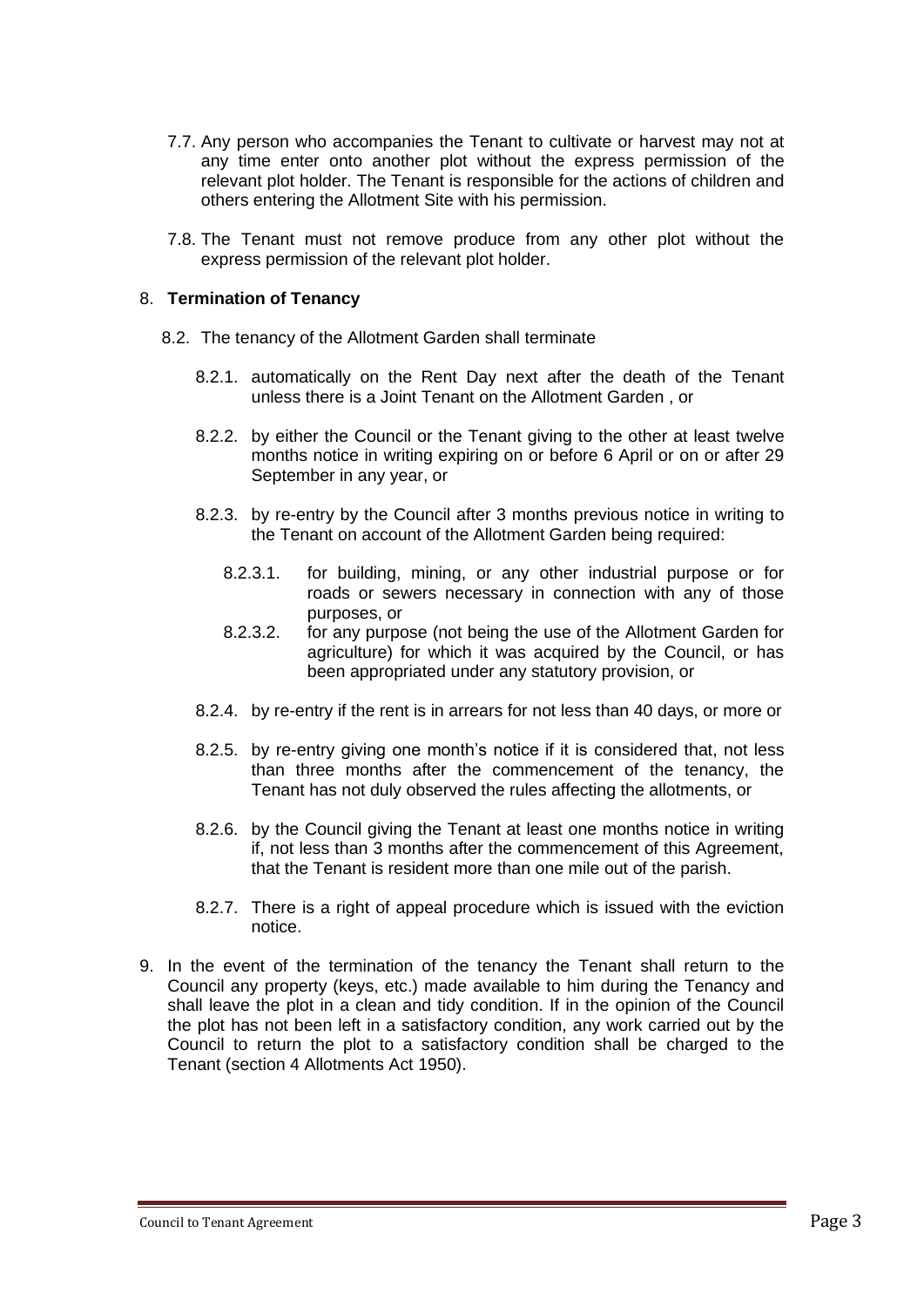#### 10. **Change of Address**

10.2.The Tenant must immediately inform the Council of any change of address. If the Tenant moves out of the Parish, they must vacate their plot by the 30 September of the following year. Current Allotment Holders are exempt (new Tenants only).

#### 11. **Notices**

- 11.2.Any notice given under this agreement must be in writing and to ensure safe receipt should be delivered by hand or sent by registered post or recorded delivery.
- 11.3.Any notice served on the Tenant should be delivered at or sent to his last known home address. Any address served on the Council should be sent to the address given in this agreement or any address specified in a notice given by the Council to the Tenant.
- 11.4.A notice sent by registered post or recorded delivery is to be treated as having been served on the third working day after posting whether it is received or not.

Executed by the Council by

Signed by the Tenant

| Signed:  Signed: |
|------------------|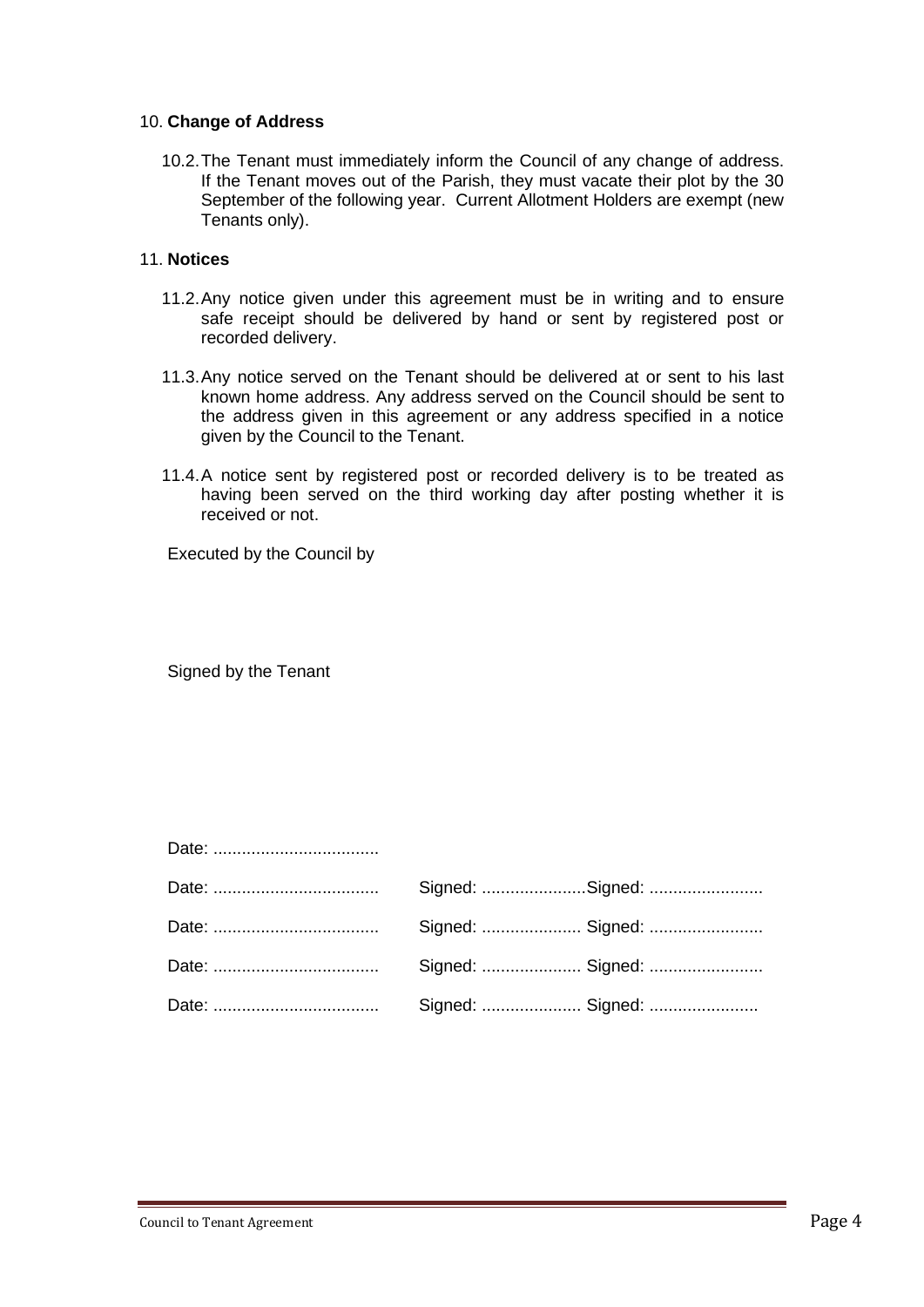# **SCHEDULE 1**

#### **Conditions of Use**

# **1. Trees**

- 1.1. The Tenant shall not without the written consent of the Council cut or prune any trees, apart from carrying out the recognised pruning practices of fruit trees.
- 1.2. The Tenant shall not plant any trees other than dwarf fruiting trees and or fruiting bushes without the prior consent of the Council.

#### **2. Hedges and Paths**

- 2.1. The Tenant shall keep every hedge that forms part of the boundary of his Allotment Garden properly cut and trimmed, all pathways and the roadway between plots trimmed and weed free up to the nearest half width by each adjoining tenant, keep all ditches properly cleansed and maintained and keep in repair any other fences and any other gates or sheds on his Allotment Garden.
- 2.2. The Tenant shall not use any barbed or razor wire (or similar) or asbestos material for a fence adjoining any path on the Allotment Site.
- 2.3. Paths and the roadway adjoining each plot must be kept clear at all times, apart from when loading and unloading vehicles.
- 2.4. All paths must be kept a minimum of 45 centimetres (18 inches) wide.

#### 3. **Security**

3.1. The main access gate shall be closed when the last person leaves the Allotment Site. The need to lock the gate will be reviewed periodically.

#### 4. **Inspection**

4.1. A Member of the Council if so directed may enter allotment gardens for inspection of the state of cultivation and general condition of the plots, sheds, greenhouses and polytunnels and full access must be given by the Tenant to the Member at a mutually agreed, mutually convenient time.

#### **5. Water/Hoses/Fires**

- 5.1 The Tenant shall practice sensible water conservation, utilise covered water butts on sheds and other buildings and consider mulching as a water conservation practice.
- 5.2 The Tenant shall have consideration at all times for other tenants when extracting water from water points. Hoses are only to be used to fill water butts approved by the Council.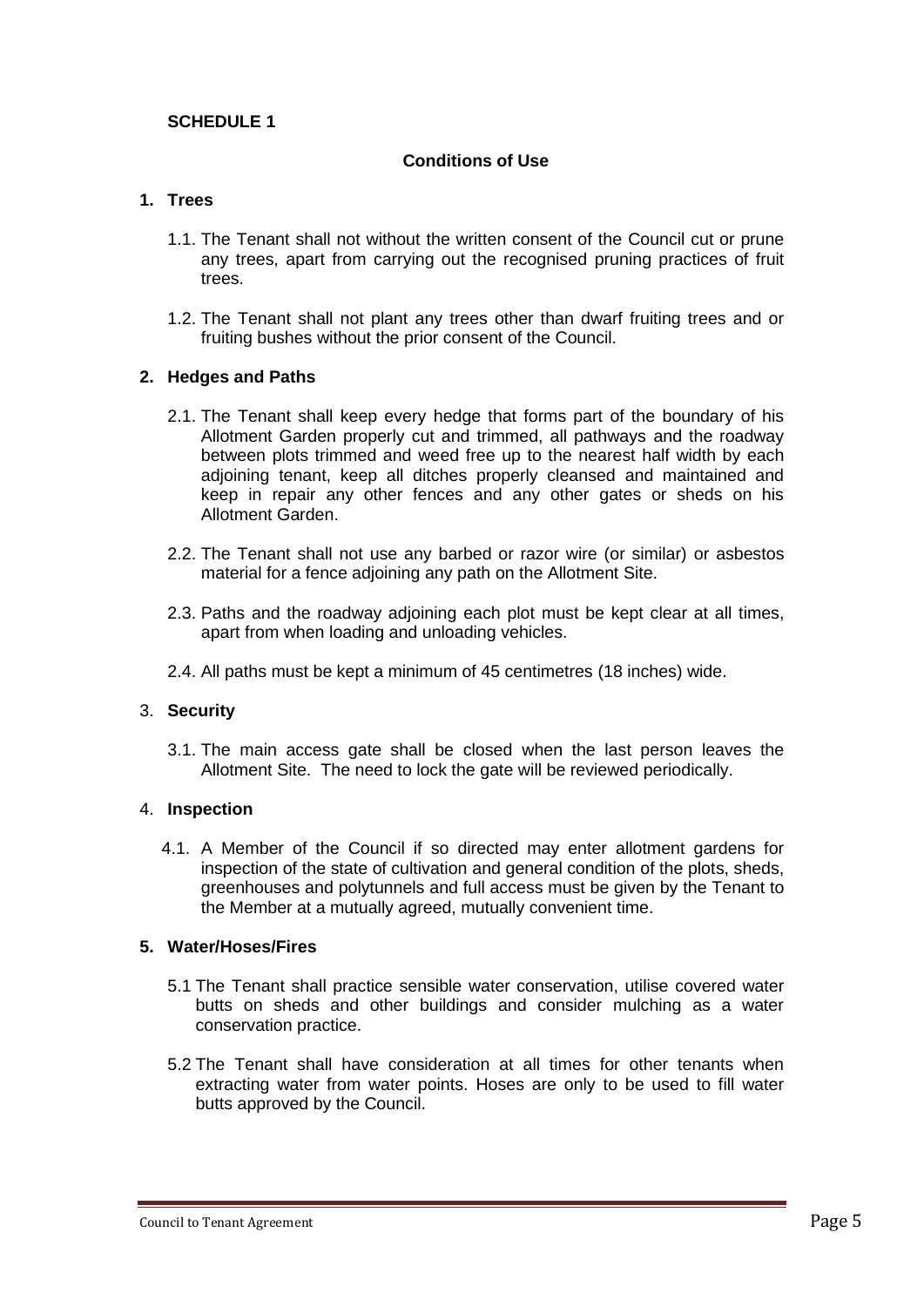5.3. Fires are allowed for the burning of materials from the Allotment Garden only i.e. diseased plants and dried-out organic material that will burn without smoke or hazardous residue, after 6.00pm and at a reasonable time in winter. All fires must be attended at all times and not cause a nuisance to neighbouring residents or other plot holders. All fires must be fully extinguished before leaving the site**.** The Tenant shall not bring or allow to be brought on to the Allotment Site any materials for disposal on site.

#### 6. **Dogs**

6.1. The Tenant shall not bring or cause to be brought onto the Allotment Site a dog unless it is held at all times on a leash, and remains on the Tenant's Allotment Garden only. Any faeces to be removed and disposed of off site by the Tenant.

#### **7. Livestock**

7.1. No livestock of any kind to be kept on the Allotment Gardens or Allotment Site.

#### **8. Buildings and Structures**

- 8.1. The Tenant shall not without the written consent of the Council erect any building, garden shed, greenhouse or polytunnel the material, maximum size and positioning of which shall be determined by the Council. The Tenant may also require permission from the relevant planning authority.
- 8.2. Only glass substitutes such as polycarbonate, perspex or other alternatives may be used in any permitted structures. Buildings already on site containing glass will be allowed until replacement is required.
- 8.3. The Tenant shall keep all sheds, greenhouses, polytunnels and other structures in good repair to the satisfaction of the Council.
- 8.4. Oil, fuel, lubricants or other inflammable liquids shall not be stored in any shed except in an approved container with a maximum capacity of 5 litres for use with garden equipment only.
- 8.5. The Council will not be held responsible for loss by accident, fire, theft or damage from Allotment Garden.

#### **9. General**

- 9.1. The Tenant shall not deposit or allow other persons to deposit on the Allotment Garden any rubbish, refuse (as defined by the Council) or any decaying matter (except manure and compost in such quantities as may reasonably be required for use in cultivation) or place any matter in the hedges, ditches or dykes in or surrounding the Allotment Site.
- 9.2. All non compostable waste shall be removed from the Allotment Site by the Tenant.
- 9.3. The Tenant shall not utilise carpets or underlay on the Allotment Garden.